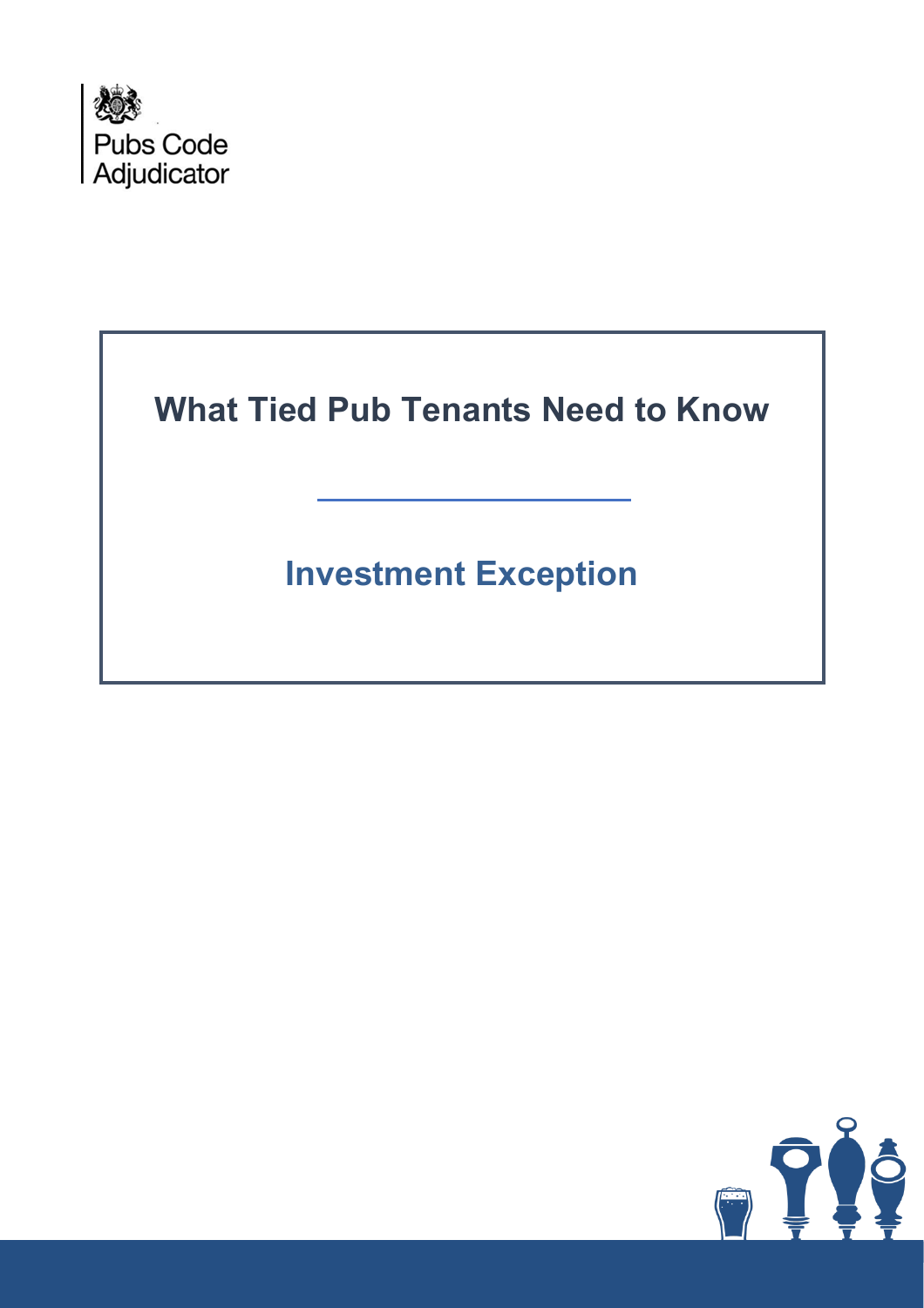#### **How to use this factsheet:**

This factsheet is for tied pub tenants who want to know more about provisions in the Pubs Code about **the investment exception.**

It provides information to support tenant understanding. It is not a substitute for the Pubs Code legal framework.

You can find [technical guides](https://www.gov.uk/government/collections/pubs-code-factsheets) on our website which provide more detailed information about the Pubs Code provisions. We recommend that you refer to these guides if you would like more information and/or are considering accessing your rights under the Pubs Code.

Our website also contains other useful information about accessing your Pubs Code rights: [www.gov.uk/pca](http://www.gov.uk/pca)



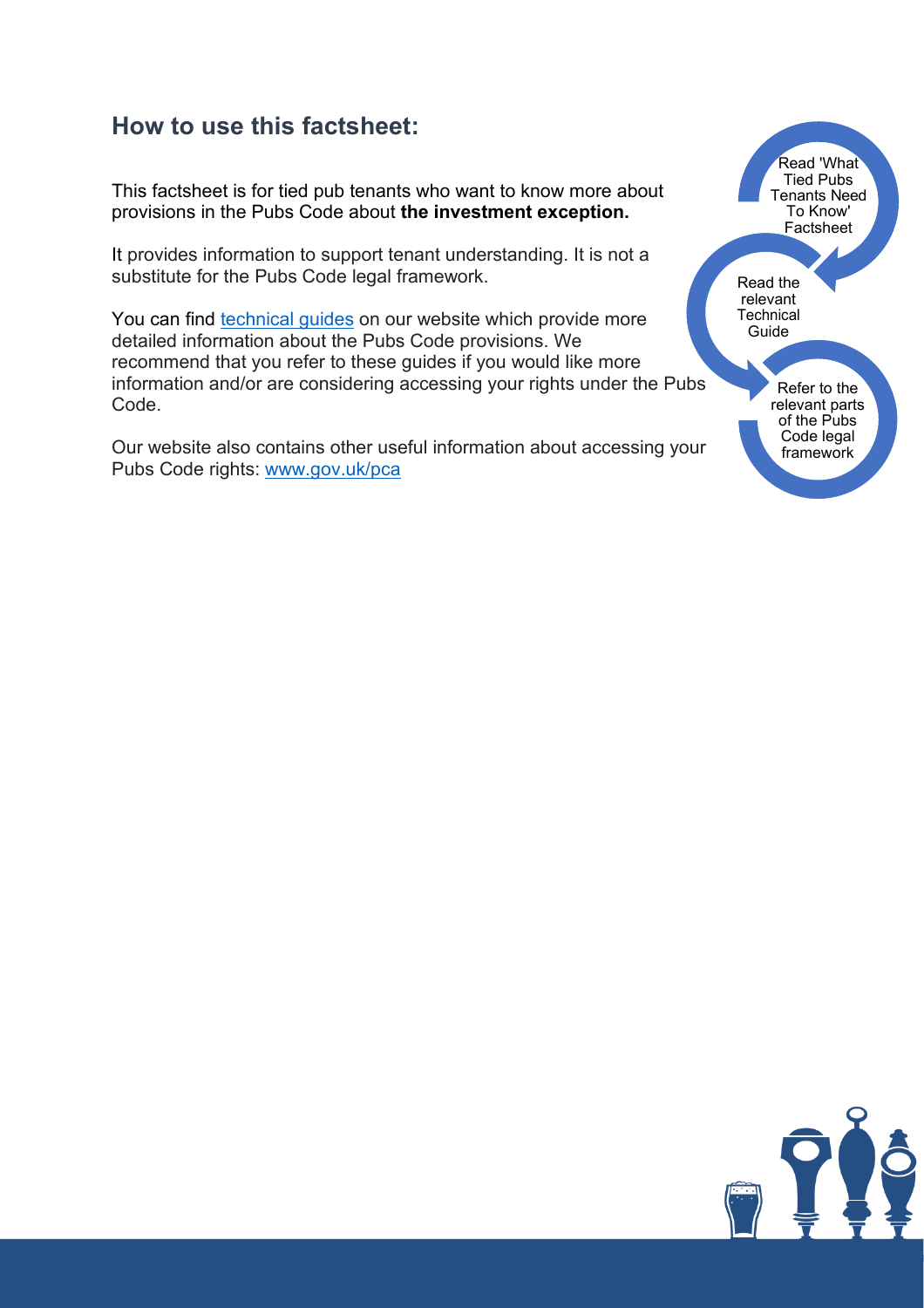# **Terms and abbreviations**

| <b>Term/abbreviation   What it means</b> |                                                                                                                                                                                                             |
|------------------------------------------|-------------------------------------------------------------------------------------------------------------------------------------------------------------------------------------------------------------|
| Code                                     | The Pubs Code etc. Regulations 2016                                                                                                                                                                         |
| CCO                                      | Code Compliance Officer. Someone employed by the POB<br>who is suitably qualified and whose role is to verify its<br>compliance with the Code                                                               |
| <b>Investment Period</b>                 | The time during which your right to request the MRO option<br>is limited after you enter into an investment agreement                                                                                       |
| <b>MRO</b>                               | <b>Market Rent Only</b>                                                                                                                                                                                     |
| <b>MRO</b> option                        | The option for you to occupy the tied pub under a MRO-<br>compliant tenancy and to pay a rent you have agreed with<br>the POB in line with the MRO procedure or, failing such<br>agreement, the market rent |
| <b>PCA</b>                               | <b>Pubs Code Adjudicator</b>                                                                                                                                                                                |
| <b>POB</b>                               | Pub-owning business (often referred to as pub companies)                                                                                                                                                    |
| TPT                                      | <b>Tied Pub Tenant</b>                                                                                                                                                                                      |

#### **At a glance…the investment exception**

Where you agree for the POB to make an investment into your tied pub premises and this is a qualifying investment under the Code, this may restrict your right to request a MRO option at either of the following points:

- renewal of your tied agreement
- receipt of a rent assessment proposal

This restriction lasts for an amount of time agreed between you and the POB, but this time must be reasonable, and can be no longer than 7 years.

For an investment agreement to restrict your right to request the MRO option it must be in writing, and it must fulfil certain criteria, including that:

- $\triangleright$  the POB's investment must be significant (equal to at least twice the rent) and relate to a project to make changes to the pub and increase its trade and profit The POB must demonstrate to you how this increase will be achieved.
- $\triangleright$  it sets out specified details of the investment and project, as well as how your tenancy may be affected
- $\triangleright$  it specifies for how long after you sign the investment agreement your right to request the MRO option will be limited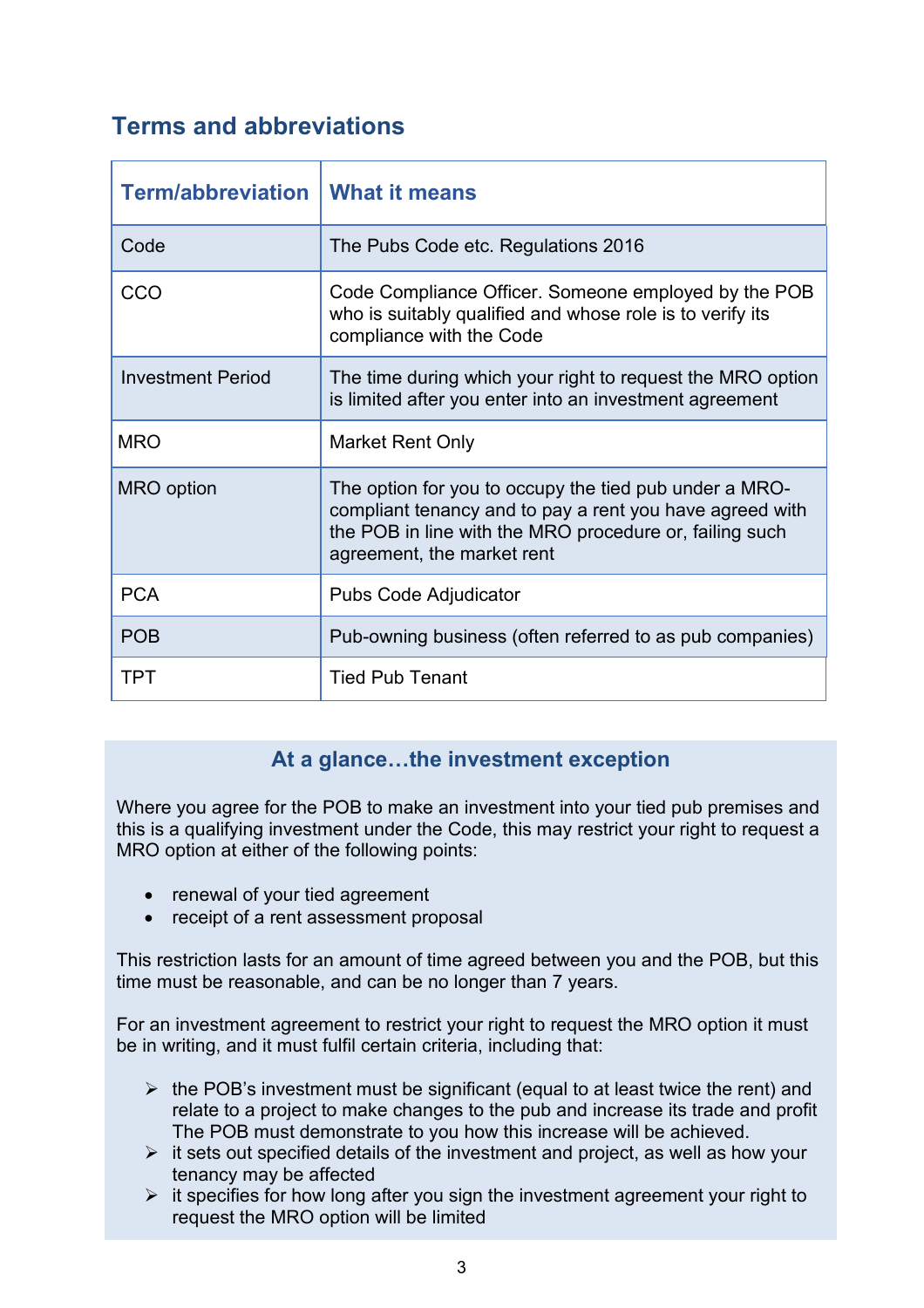#### **What is the investment exception?**

As a tied pub tenant (TPT) there are circumstances in which you can ask the Pubowning Business (POB) for a Market Rent Only (MRO) option to go free of tie.

But your right to request the MRO option can be restricted where you agree to the POB making a significant investment in your tied pub premises. This restriction is known as the investment exception.

The investment exception applies for the 'investment period' (see later section) and means you cannot request the MRO option at:

- renewal of your tenancy
- when receiving a rent assessment proposal

You can still request the MRO option if the POB notifies you of a significant increase in price or there is a trigger event.

You can find out more about the MRO process, including when and how to access your rights, in our [factsheet](https://www.gov.uk/government/publications/market-rent-only-mro-rights/what-tied-pub-tenants-need-to-know-about-market-rent-only-mro-rights) about the MRO option.

**Please be aware that there are strict deadlines for when you can request a MRO option.**

#### **When does the investment exception apply?**

The investment exception applies to an investment made in connection with a project which would be reasonably expected to:

- change the trading environment, the nature or the capacity of the pub; and
- increase the trade and profit of the pub (the POB must demonstrate this, such as through a 2-year projected profit and loss statement)

The investment must be a 'qualifying investment' under the Code (see next section).

The investment exception does **not** apply if the POB makes the investment because of an obligation in the tied tenancy (for example repairs or maintenance to the pub).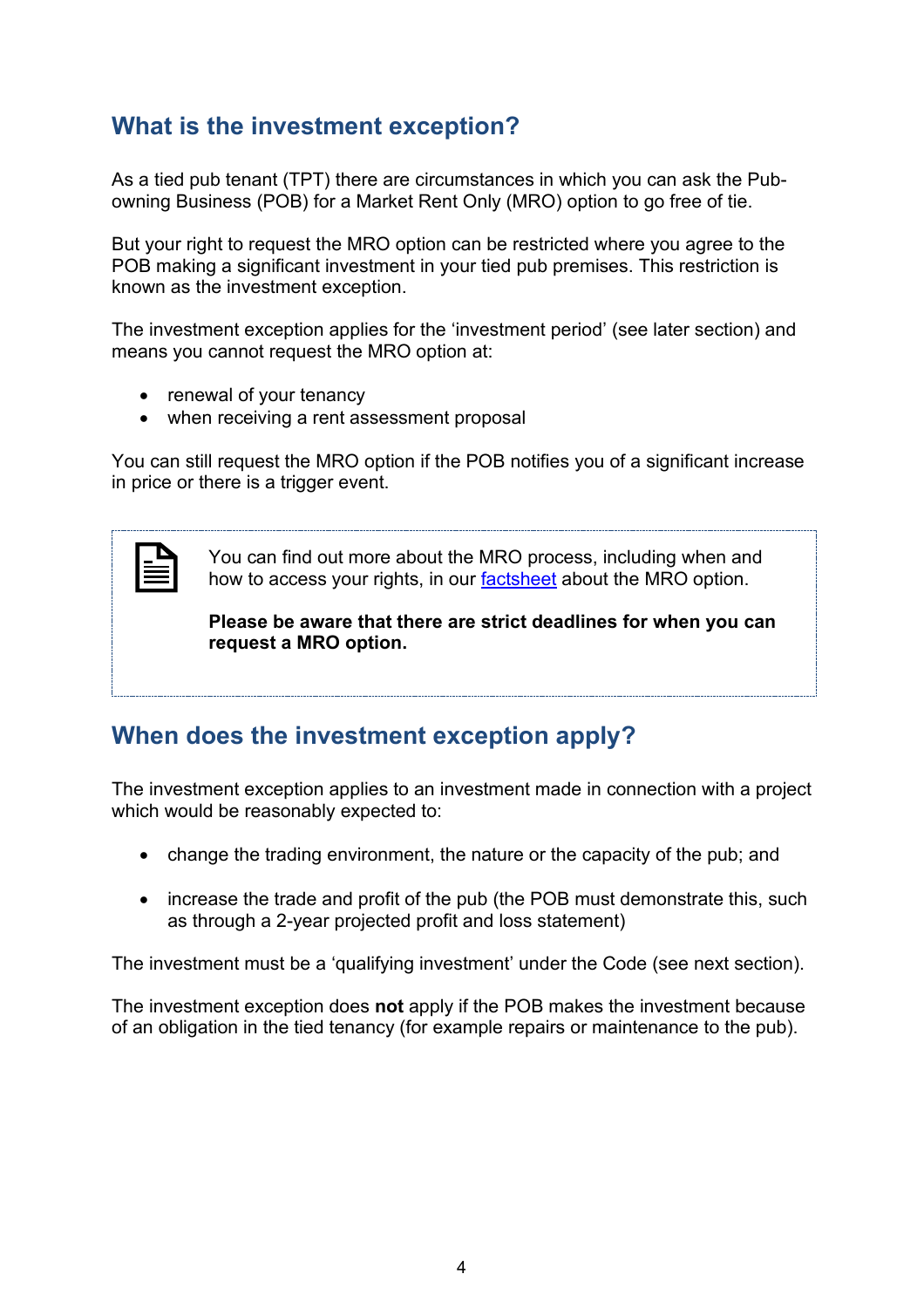# **What is a qualifying investment?**

To be a qualifying investment, the amount of the investment must be equal to **at least twice the pub's rent.** 

How this is calculated depends on how long you have occupied the tied pub when you sign the investment agreement:

| How long have you occupied the<br>pub?              | The investment must be:                                                                                  |
|-----------------------------------------------------|----------------------------------------------------------------------------------------------------------|
| Throughout the last financial year                  | Twice the rent in the last full financial<br>year before the date the investment<br>agreement was signed |
| For 12 months but not over a full<br>financial year | Twice the rent in the 12 months before<br>the date the investment agreement was<br>signed                |
| For less than 12 months                             | Twice the rent for the 12 months<br>beginning with the date the tenancy<br>begins                        |

### **What is the Investment Agreement?**

You and the POB must enter into a written agreement setting out the terms of the investment. This agreement must include:

- details of the investment and the project, such as:
	- a description of the proposed investment, including details showing how it counts as a qualifying investment (as detailed in the sections above)
	- a list of the works to be carried out, including completion dates and estimated costs
- any proposed changes to the terms of the tenancy
- how long the right to request the MRO option will be restricted ('the investment period' – see next section)

#### **Before entering into the agreement** the POB must:

- give you an opportunity to get alternative costs estimates for the works
- ensure you have taken independent professional advice about the agreement

The Investment Agreement must confirm the above has been done.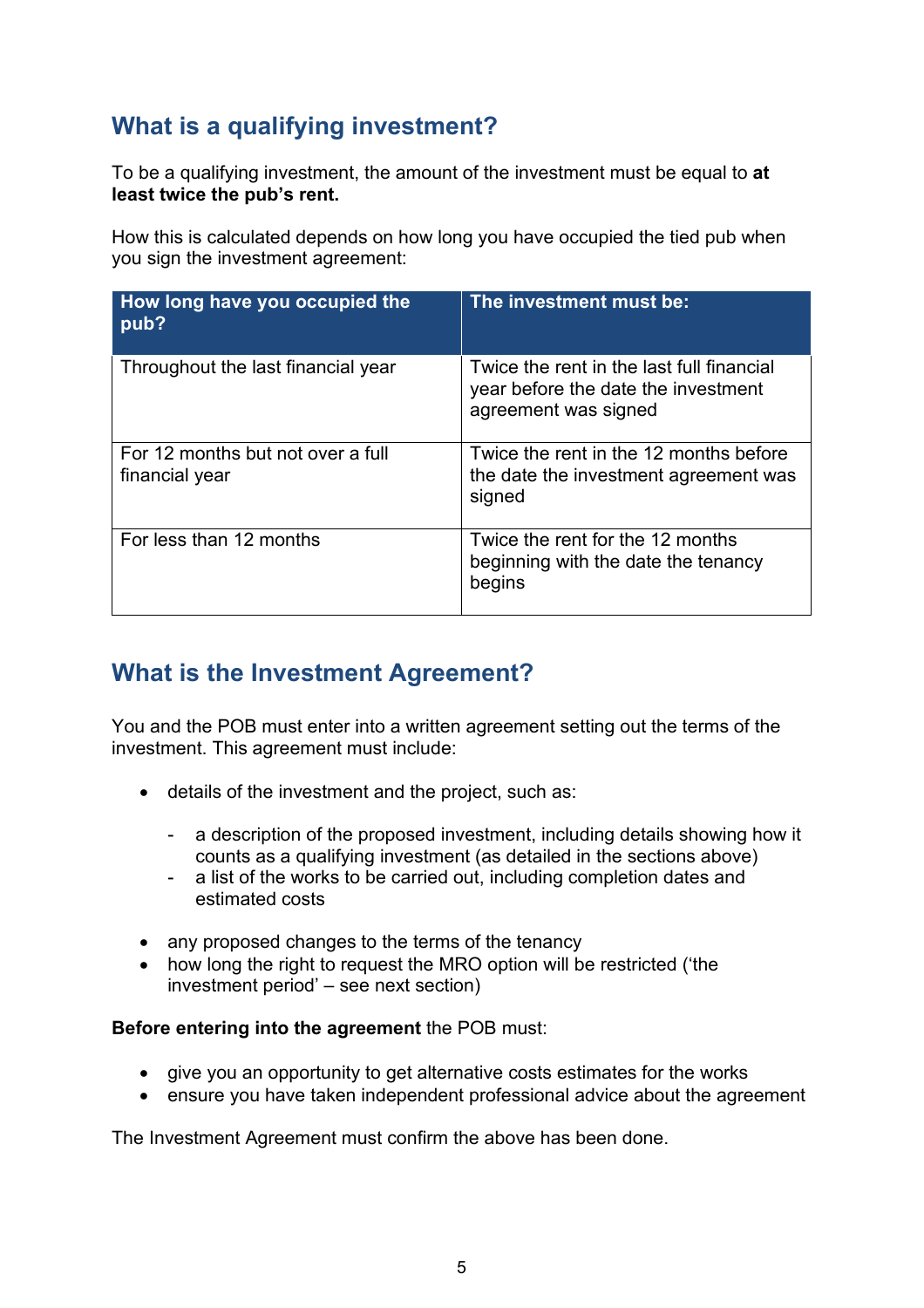If you wish to **assign your tenancy** after entering into an investment agreement and POB consent is required, before agreeing to the assignment the POB must be satisfied that:

- the person to whom the pub will be assigned (the 'assignee') has a copy of the investment agreement; and
- the assignee has been informed in writing about how it affects their right to request a rent assessment or offer of an MRO option

# **What is the Investment Period?**

The investment period is the time during which your right to request the MRO option is limited after you have entered into an investment agreement.

This agreed period must be:

- a reasonable length in light of the value of the investment
- no longer than 7 years from the day that the investment agreement is signed

The POB must conduct **at least one rent review** during the investment period. The investment agreement must specify the date on which that review will take place.

#### **How long after I enter into an investment agreement should any investment project be completed?**

The works forming part of an investment project **must be completed either:**

• within 12 months of signing the investment agreement

or if later

• on a date agreed and specified in the agreement

If, after the agreement is signed an event takes place which is outside the POB's control and likely to delay the completion date of the works, the POB has **14 days**  from the date of the event to notify you of a new date by which the works will be completed. This date must be reasonable, taking into account the nature of the event which caused the delay.

If the works are not completed by the date agreed (or notified if there is a delay) then the restrictions on the right to request MRO may no longer apply to you.

The works are completed when the POB provides you with a practical completion notice.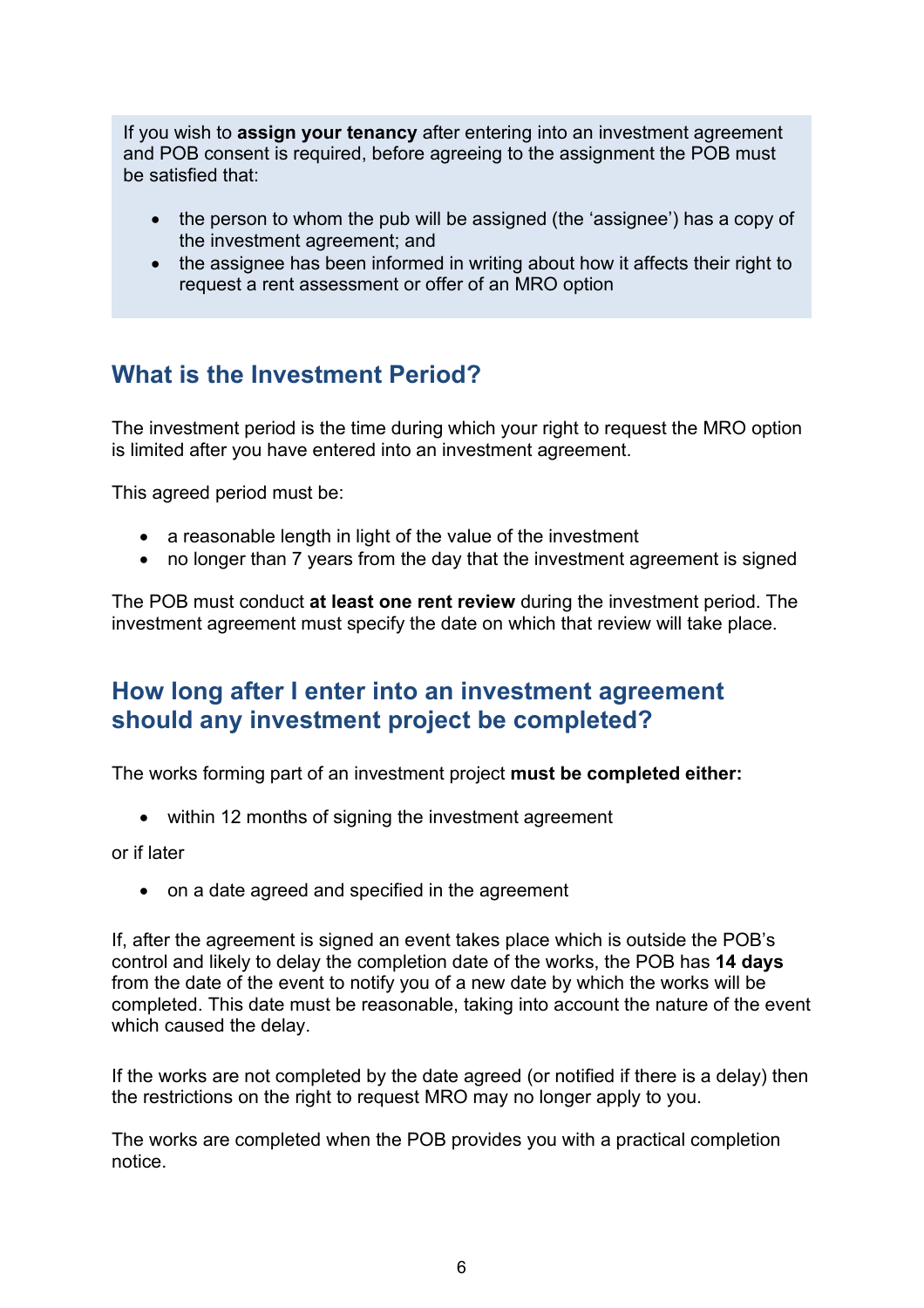If you have any queries or concerns about an investment agreement and how it may affect your Code rights, you may wish to contact your POB's **Code Compliance Officer (CCO)**.

To find out more about the role of the CCO and for their contact details, please see our helpful [factsheet](https://www.gov.uk/government/publications/what-tied-pub-tenants-need-to-know-about-business-development-managers-and-code-compliance-officers)

If you have a dispute with your POB about whether it has complied with its duties under the Code, you may be able to refer the dispute to the PCA for arbitration.

**Note**: referrals can be made about investment agreements or the application of the investment exception. But disputes about the delivery of an investment project itself are contractual matters for the TPT and the POB and cannot be referred to the PCA.

For more information about making a Pubs Code arbitration referral, please visit our [website.](https://www.gov.uk/government/publications/pubs-code-how-to-refer-an-issue-to-the-adjudicator)

For **more information** about:

- **Making a Pubs Code arbitration [visit our website](https://www.gov.uk/government/publications/pubs-code-how-to-refer-an-issue-to-the-adjudicator/pubs-code-arbitrator-standards)**
- **Getting help and support** with the Pubs Code and arbitration, see our helpful [factsheet.](https://www.gov.uk/government/publications/getting-help-and-support-with-the-pubs-code-and-arbitration)